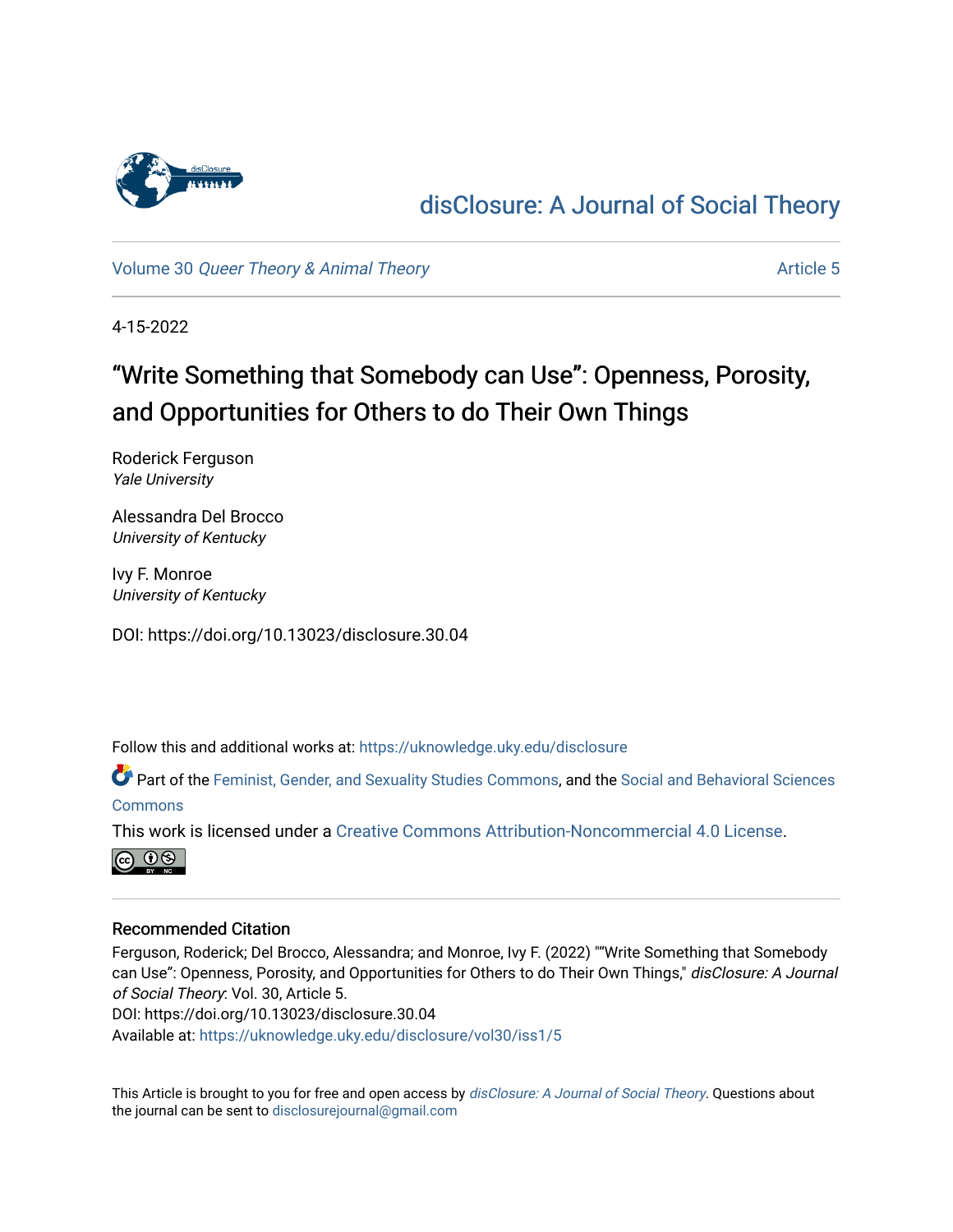### **"Write Something that Somebody can Use": Openness, Porosity, and Opportunities for Others to do Their Own Things**

An Interview with Rod Ferguson, *Yale University* Interviewers: Alessandra Del Brocco and Ivy Faye Monroe, *University of Kentucky*

*Roderick (Rod) A. Ferguson is Professor of Women's, Gender, and Sexuality Studies at Yale University. He received his B.A. from Howard University and his Ph.D. from the University of California, San Diego. An interdisciplinary scholar, his work traverses such fields as American Studies, gender studies, queer studies, cultural studies, African American Studies, sociology, literature, and education. He is the author of* One-Dimensional Queer [Polity, 2019]*,* We Demand: The University and Student Protests [University of California, 2017], The Reorder of Things: The University and Its Pedagogies of Minority Difference [University of Minnesota, 2012], *and* Aberrations in Black: Toward a Queer of Color Critique [University of Minnesota, 2004]*. He is the co-editor with Grace Hong of the anthology* Strange Affinities: The Gender and Sexual Politics of Comparative Racialization [Duke University, 2011]. *He is also co-editor with Erica Edwards and Jeffrey Ogbar of* Keywords of African American Studies [NYU, 2018]. *He is currently working on two monographs -* In View of the Tradition: Art and Black Radicalism *and* The Bookshop of Black Queer Diaspora*. Ferguson is the 2020 recipient of the Kessler Award from the Center for LGBTQ Studies. Ferguson's teaching interests include the politics of culture, women of color feminism, the study of race, critical university studies, queer social movements, and social theory.*

**Ivy Faye Monroe (IFM):** *To begin this discussion, we would like to pick up where we began our in-class discussion with you on how you understand and use queer theory. There you defined queer theory as a method of both disrupting the homo/hetero divide and revealing the unviable nature of that divide. As gender and sexual identities cannot be understood separate from racialized identities, we were hoping you might elaborate on your initial definition as you see it relating to structures surrounding race, class, and gender. We're specifically interested in these terms as queer theory might productively rethink past scholarship that has falsely assumed them as equivalent historical formations.*

**Rod Ferguson (RF):** Okay. I've always tried to approach queer theory with a kind of relational and coalitional spirit. And so, for me it's been about putting queer theory in dialogue with things like women of color feminisms, Black feminisms, theories of intersectionality, Marxism, and what have you. And I really first came to the study of racialized sexuality not through queer theory, but through Black feminism, in particular. And so, when I got to queer theory, I necessarily thought that I had to make certain adjustments if I wanted to arrive at race – certainly if I wanted to arrive at the critiques of state capital. And, you know, it was really Black feminism, particularly, and women of color feminism, that, satisfied those elements at the time much more so than queer theory.

And so, the engagement with queer theory was about, not just for me but for other people, renovating its engagement with sexuality so that sexuality would be open to those other areas as well. So, if you think about the work that, you know, José Muñoz was doing, Gayatri Gopinath, Martin Manalansan, Chandan Reddy, all of us were trying to renovate queer theory, by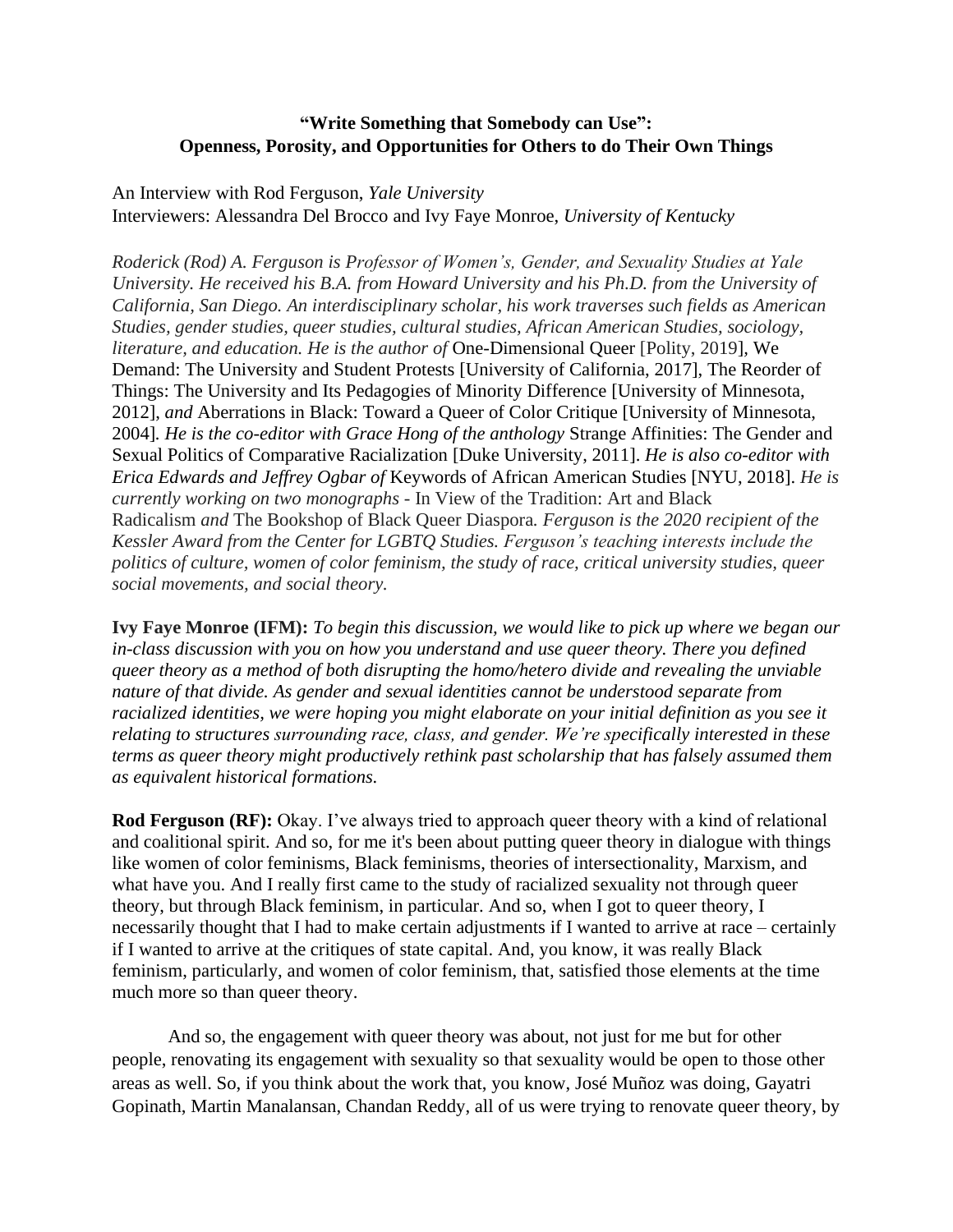putting it in conversation with anti-racist feminisms. And so, for me it has been important to keep those genealogies together. So, that's my understanding, which is a revised understanding of queer theory. Does that answer the question?

**IFM:** *Yes. I mean, I think it's I think it's sort of fabulous how everyone arrives at queer theory by a different way and differently view it as a productive tool. I appreciate this coalitional aspect you mentioned, it definitely answers the question. Thank you.*

**Alessandra Del Brocco (ADB):** *And I think the coalitional nature of [queer theory], and also the alternative routes that Ivy mentioned, are a great lead-in to our next question. From our class discussion, you spoke to the inspiration that Toni Morrison has provided for you on the importance of writing in ways that invite the reader to be this co-constructive force in the text through the act of reading. And then we were thinking about your quote that "one cannot inspire collective formation if you're trying to say it all yourself," and we wanted to ask if there are other writers who come to mind who write this way? Who are some writers, and what might be some passages that keep you going? And what advice do you have to junior scholars to aim to make their work in that collective formation?*

**RF:** Okay. Well, let's see. I was introduced to the notion that Toni Morrison employs what people used to call the gaps in her work. So, she set out to produce these gaps in the work that would provide space for the reader to create the text alongside her. I was presented with that notion in an independent study my first year of graduate school that I had with the poet Quincy Troupe at UC [University of California] San Diego. Troupe was one of Toni Morrison's authors when she was working at Random House. He was the one who pointed that out to me. He was also the one linked it to a writer that I had discovered, while an undergraduate at Howard, who was also Toni Morrison's author, when she was at Random House, and his name was Henry Dumas. He was a poet who wrote *Ark of Bones*, these wonderful poetry collections - *Knees of a Natural Man* is one that comes to mind.

And what I was told was that Morrison got the notion of the gaps from his work. And you can see it in, especially, his short stories. Where in, what was pretty much an unfinished novel that was still published, called *Ark of Bones*, where there's an ark. It starts out as a small ark, but then after a while the ark continues to grow without actually announcing its growth. And so, you're sort of reading along, you're midway through, and you think, "wait there's no way this ark can have a soul" - it can have this, it can have that. And he never tells you how the ark expands in size, but you realize after a while that you unconsciously have created and imagined this ark because of the gaps he inserted into the narrative. So, he's an author that comes to mind.

Morrison, in interviews, also cites folklore, as another model - in fact, perhaps the founding model, of the narrative that deliberately leaves room for the reader or the teller to create over and over again. So, when I was working on the second book, *The Reorder of Things*, I was deliberately trying to base certain narrative techniques - which is a weird word to use when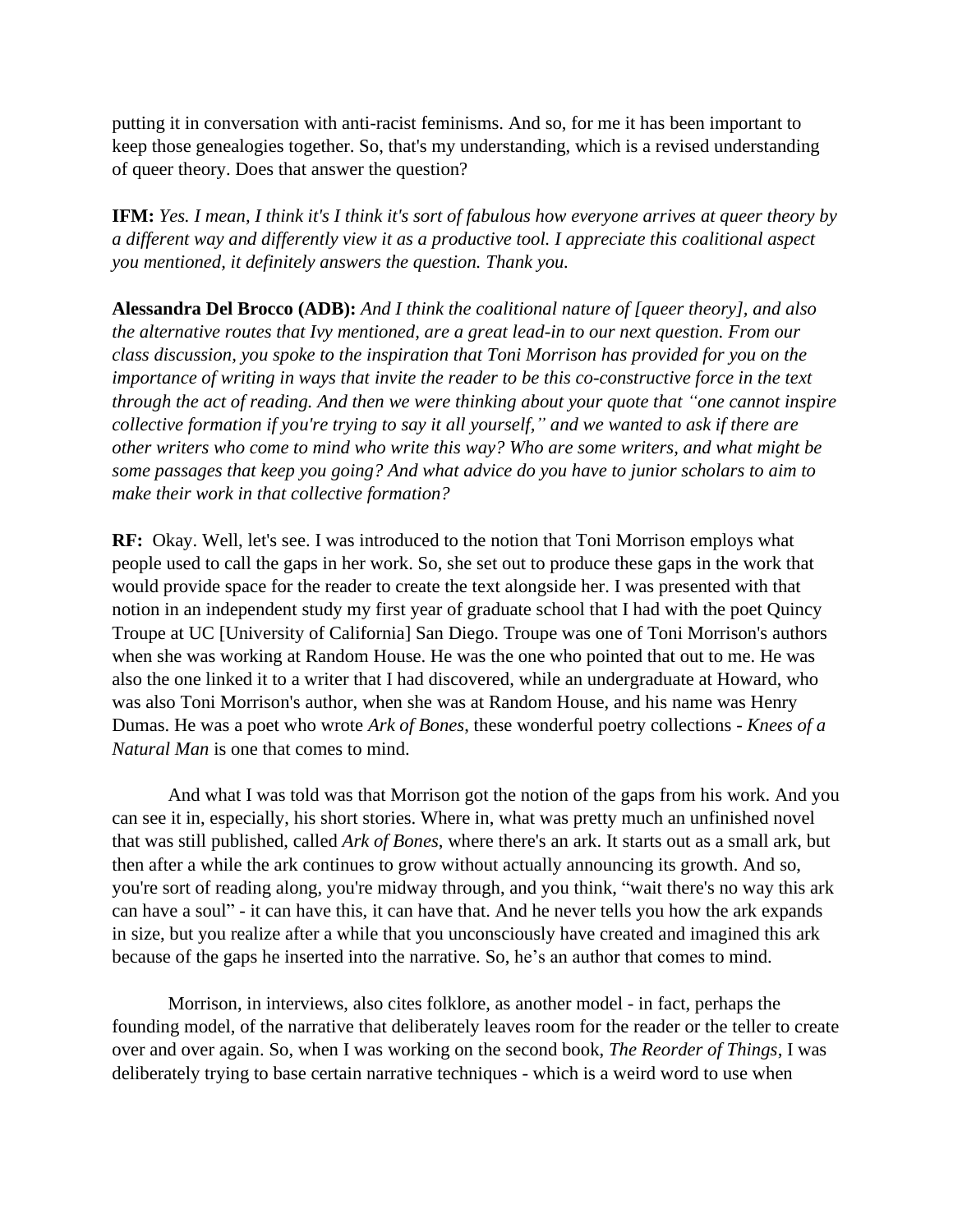you're talking about theory and critical scholarship - but certain narrative techniques in that book on folklore. So those are things that come to mind.

And you also ask the last question was, passages, or inspirational models for junior scholars. So, I said this before in another interview that my dear friend, colleague, and former advisor Lisa Lowe said to me maybe 20 years ago: "don't try to be brilliant, write something somebody can use."

And what I heard her saying in that moment was that, you know, the sort of desire to perform brilliance is precisely antithetical to leaving room for other people within the text because you want to present yourself as the definitive expert on this thing. And there's all kinds of encouragement to do that in the academy and then the publishing world, but it's really antithetical to the idea of the text being open and deliberately porous so that someone else can come in and fill the text with their own interpretations and idioms and uses. So that would be the advice that I would give to folks. Write something that somebody can use. And use, in this sense, also means giving them the resources by which they can create their own thing.

**IFM:** *Following up on that idea of writing something that somebody can use, I was wondering how, then, you make decisions around what to write and what to leave out? And you've mentioned the reader a couple of times; we were wondering who you write for, who do you imagine yourself writing for when you're going through writing? And do you think it's ever best to write without the reader in mind?*

**RF:** In terms of the decisions of what to leave in and what to take, it really depends upon the text and it's oftentimes arbitrary. There are moments where I'm like, "okay, I could go down this rabbit hole and it's really, really interesting to me," and then I decide I'll leave it out, "you don't need, you don't need it." It can live at the level of my consciousness as a reader, but it doesn't necessarily need to be, you know, in the text itself, I don't have to deploy it as a writer. And sometimes it's just about, you know, this is an avenue that I bet someone else could do something really interesting with, let me leave it for them. So sometimes there's a kind of arbitrariness to it. Right.

At other times it's about, alright, this book I imagine is being written for graduate students, so I'm also using this book to train folks, so let me get into the granular details of this genealogy and the nuances of this genealogy and its differences from another formation's genealogy because I want to model for the graduate student reader how the mind nuances and details in genealogies, and that those things matter. But I don't necessarily need that when I'm working on a book that I imagine for undergraduate and for public audiences, because I'm not trying to train them. I'm trying to give them something to think about that they can use in whatever they're doing in the world and all the myriad professions that they might be involved in, but it's not so that they can eventually write their own scholarship. You know?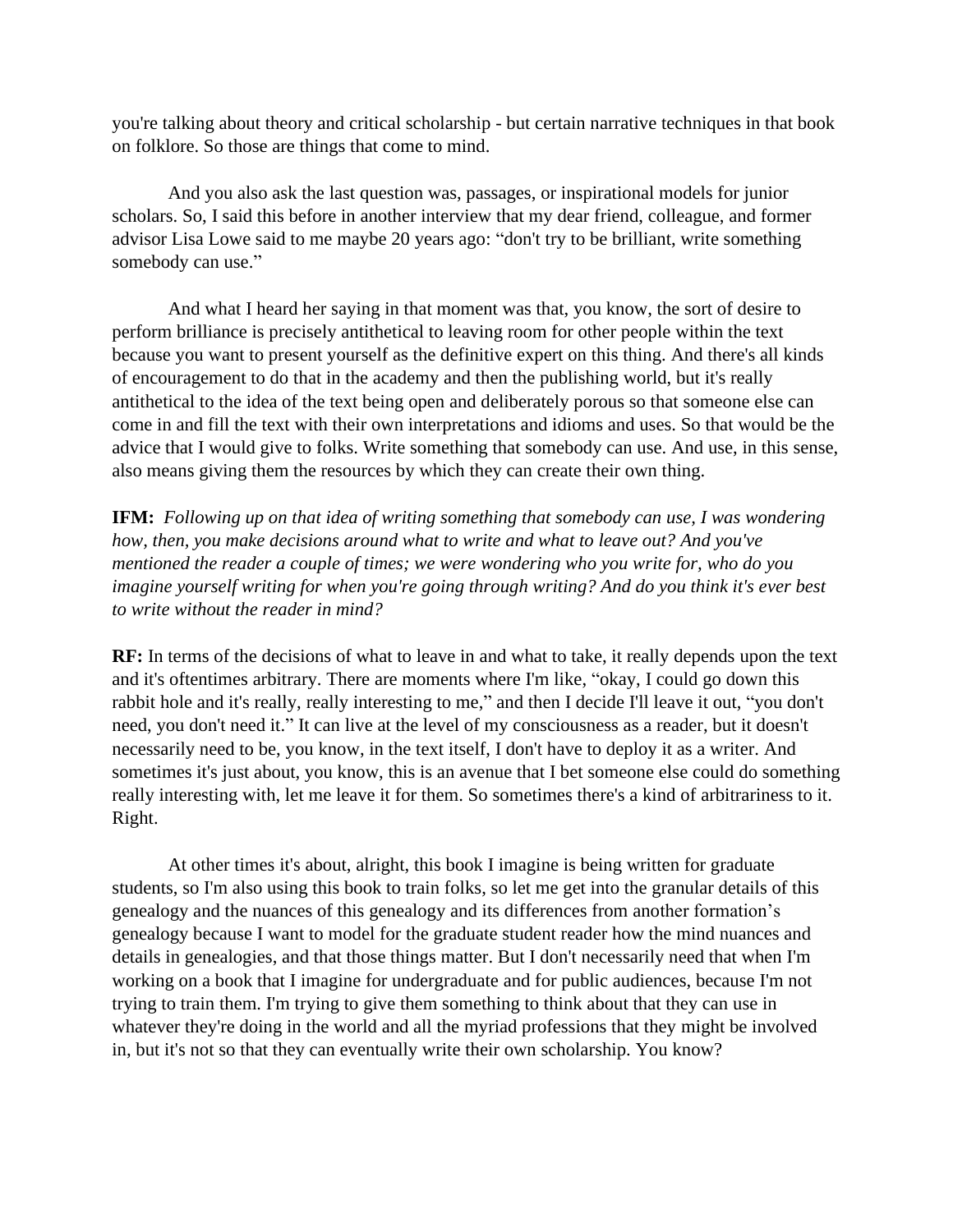In terms of the readers that I bring with me, it changes from book to book. You know who in general you always want in the room with you as you sit down to write, you want to imagine your ideal audience for that book. In graduate school, I had in the room with me the advisors that encouraged me. I also had in the room with me my graduate student colleagues who are encouraging me or whose work inspired me. I had in that room the writers who I didn't know, but I lived with them in the sense that I live with them intellectually. When I was working on those are like the first two books, because they were written for grad students - and the last few books were an experiment in writing for undergraduate audiences and for public audiences. And so, I imagine the undergraduates who are responsive to me as a teacher, who asked me things like: "what books are you reading or what would you recommend us on this subject?" And, you know, "I want to do this kind of work, can you help me think about how I might engage in this work as a scholar or as an activist?" Or, as an emerging scholar or emerging activist.

And so that was that. In terms of the question of would I ever want to write without a reader in mind, absolutely not. That's an easy one. Absolutely not. Because I have read work that I know was written without a reader in mind. The prose is often bad, for one thing. Because that's the thing, imagining a reader and writing for reader is a mechanism that really asks you as a writer to choose to make certain choices based on who you want to reach. And in those moments where I have detected that certain writers write without a reader in mind, it always seems like they're writing for reasons that I would never endorse: ego or self-aggrandizement, or to sound smart, or to win, you know, a kind of suspect admiration from folks in the profession or from students, you know, and never to make a connection. Writing without a reader in mind, it's an anti-relational maneuver. The reader is your compass and the writer's reason for setting out in a particular direction. You can't write work somebody's going to use if there is no someone for you.

**ADB:** *Okay, amazing. Thank you. In this next question, we kind of shift from the how of the writing to more of the content and what we're writing. Looking to these last few years, and how scholarship on a trans of color critique has been defined through the work of scholars including Jules Gill-Peterson, C. Riley Snorton, and Jian Chen, we are looking to both how a queer of color critique has evolved since the publication of* Aberrations in Black *in 2004 and how trans of color critique has expanded upon your writings. And we are wondering how you understand that relationship between the queer of color critique and the trans of color critique and how you imagine or maybe wish or hope that this relationship with evolve into the future. And then finally, how do you see either or both of these relating to the broader field of Queer Studies?*

**RF:** Okay. Well, you know, I'm probably not the best person to answer the question about the evolution of queer of color critique. Because my position early on was that I was not going to be interventionist about it, and I was also not going to make it into my own personal cottage industry. I wrote it so hopefully it will inspire people - they will create their own idioms, but I'm going to go do something else. So, I don't really spend a lot of time tracking queer of color critique, per se.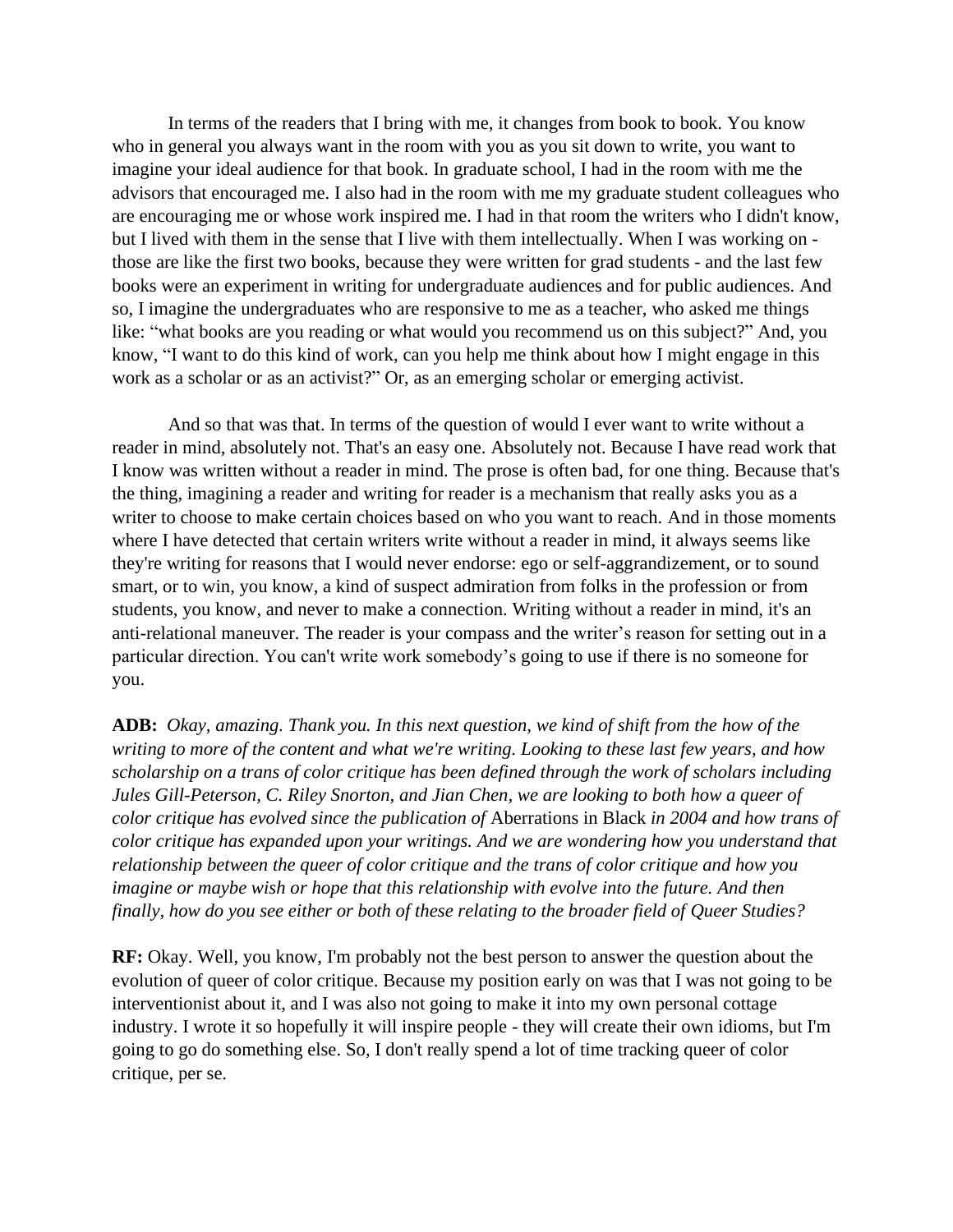I have been very gratified, and heartened by the folks working in trans of color who are trying to - or in trans studies in general - who have found inspiration in what I wrote in *Aberrations* and that has been really gratifying and at times surprising to me because my sense, when I wrote that book and afterwards, is that I always felt I wanted to do more with the trans figures in that book. But I felt that I could only do so much with the available idioms and frameworks in trans studies at the time, you know. So, I'm really gratified that people have just sort of taken the ball and run with it in trans of color work or trans of color critique. And that has been very, very warming to me.

### **IFM:** *I mean, 2004 was definitely a very different era for trans studies and trans scholarship.*

**RF:** Yeah, and the thing is I didn't know that until like, I remember the first person to suggest that to me was Dean Spade where we were on a panel in Montreal at McGill Law School where he began with this really generous introduction before he gave his remarks about how *Aberrations* opened doors for him. And then C. Riley Snorton did the same thing, when he was a junior faculty at Northwestern, when I gave a talk there and it was a revelation to me really; I mean, because I kept thinking: "oh I wish, I know there should be more done with, you know, the trans figures in this text but I don't - I'm not ready yet because I don't have it." The models just kind of weren't there. So, hearing it was a pivotal test, right oh wow that's amazing.

#### **IFM:** *Something there about leaving the text open.*

**RF:** Yeah, exactly. Yeah, leaving the text open. And so, I think that's what's been so gratifying to me is that people really inhabit the gaps in that text.

**IFM:** *I love that. Continuing on with* Aberrations, *you wrote about the Western academy as a canonically driven institution that has historically worked to socialize subjects into the state through limited and limiting processes or promises of acceptability. As you're writing about queer of color critique as working against these historical formations, how do you balance your position as a member of the academy with the urgent and necessary work of dismantling its exclusionary colonial and racing structures?*

**RF:** Yeah, well, you know, that's always a fine line. It really is a daily exercise in how do you be in it but not of it. And in that moment, the older sense of the word discipline – not the Foucauldian sense of the word discipline - is really meaningful to me, like discipline in the sense of, kind of, almost theological sense of how do you hold fast to a vision. Like you know the phrases. Keep your eyes on the prize. And to know that the prize is never administrative power. It's never administrative status. It's never institutional rewards, but it is always about trying to produce work that will yield certain community and critical formations and allow people to make their own collective and critical formation. That for me is always the prize, and I always try to measure my actions., as an administrator, by that. Is this really opening something for somebody, or is it just sort of administrative exercise for university branding, or for the extension of university power, you know?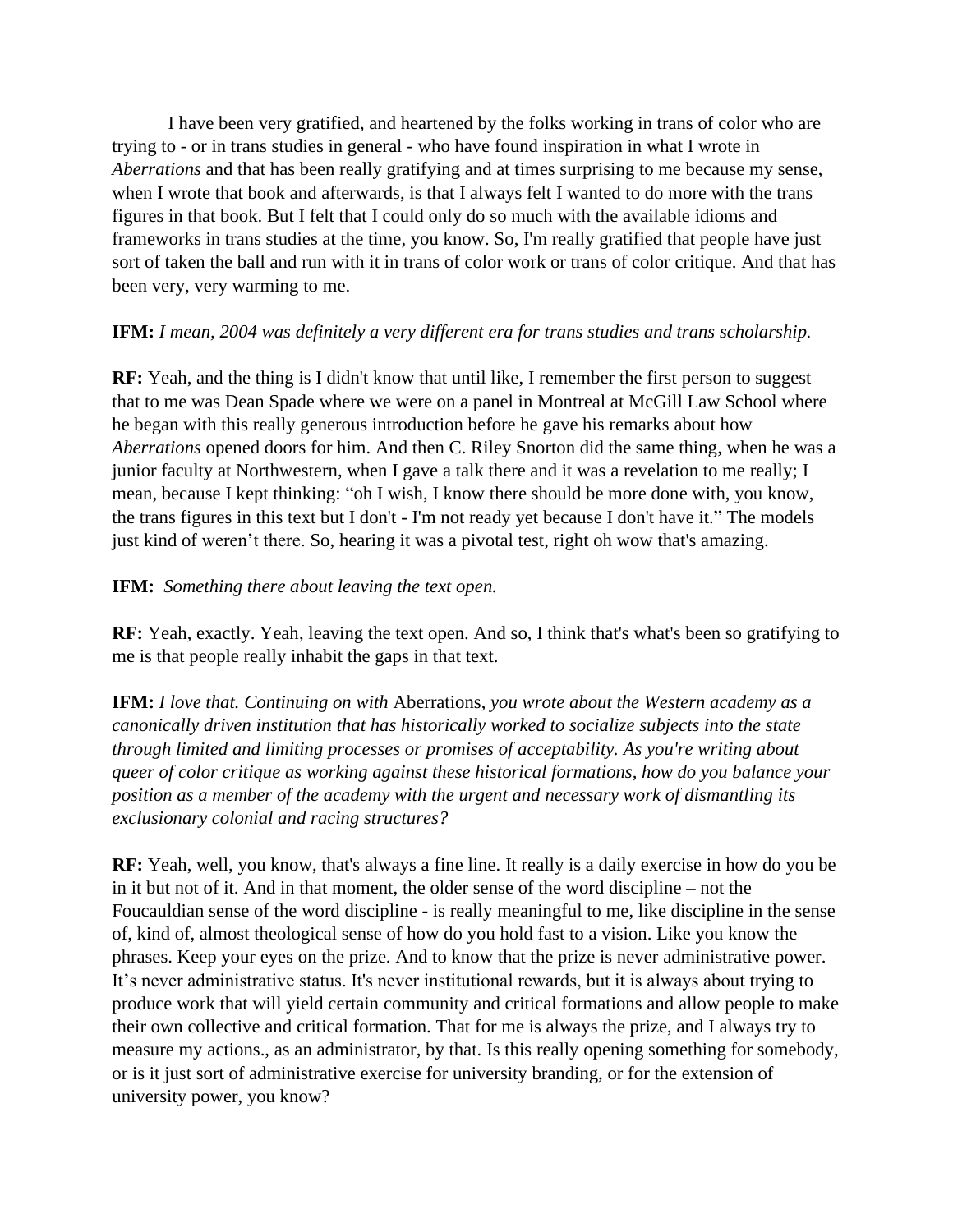And I'm always clear with myself. I'm chair of the department now. I've been in the academy for like 21 years as a professor and for 17 of them I've been an administrator of some sort because I went up for early tenure. And only learned after that that really meant launching me into administration early rather than into more research. I'm always clear that I am primarily a teacher and a scholar and writer. And that those are my primary identities, and when I have to do administration it is in the service of those two functions. So, it also informs my work when I'm in administrative roles: is this furthering, not just my relationship to teaching and writing, but is it furthering the potential for other people to be teachers and writers?

**IFM:** *Thank you. I feel like a recurring theme through a lot of your answers is that you've paid a lot of attention, and put a lot of thought, into how you position yourself and what you're trying to do and what you're trying to write. And I just appreciate how clearly you're able to articulate that particularly as were publishing this for other grad students and junior faculty who are trying to figure those sorts of things out as they enter their career.*

**ADB:** *Yeah, absolutely. Okay, so I think we're concluding with the sixth question, which is where we would like to discuss how your work has evolved over time. And so,* Aberrations in Black: Toward a Queer of Color Critique *was published in 2004 and functions as this really lovely precursor to your more recent writings in* One-Dimensional Queer *and also your current interests in the bookshop and the Black queer diaspora. So, we were hoping that you might speak to how your process around doing research has evolved over time and drawing from what you've learned in the course of your work, what advice you might give to young scholars?*

**RF:** Yeah. I remember a really instructive conversation that I had with Lisa Lowe. I was finishing up, in fact I think I was about ready to defend, and then she took me out for dessert. She was beginning to work on the book that came to be *The Intimacies of Four Continents* and she said: "I really want to use this book to reinvent myself."

And that inspired me to think of each text as a way to reinvent myself. That for some people, I guess*, One-Dimensional Queer* may not seem like a reinvention, but it was in a sense of, how do I as someone who has written for graduate students, has talked about queer social movements, trans social movements, what have you as big theoretical engagements, write a text that, one, looks at movements that I haven't looked at before - you know, the ones in the [19]70s in particular - and also deliver that conversation to undergraduate and popular audiences. So that was part of a kind of an ongoing reinvention in terms of, how do I do what I do in the classroom in the book? Particularly the undergraduate classroom.

So, I always think of each text as a way to reinvent myself, rather than just live in already-established domains, the domains that I established with previous texts, and to remake myself. This is also why I favor, actually, books over articles and essays. I do write a lot of articles and I write a lot of essays, but those are usually because people request those from me. I really, really favor books and writing books.